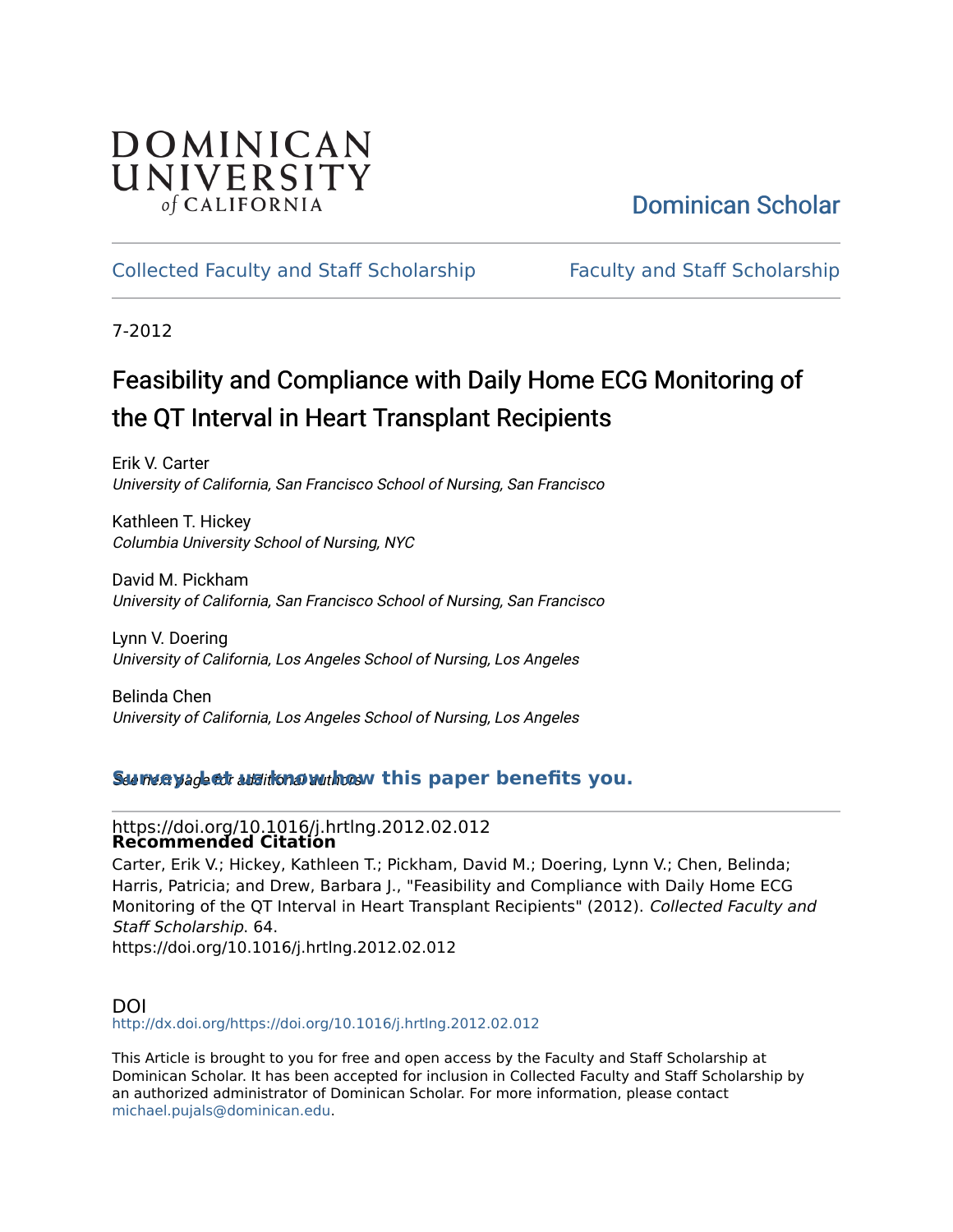#### **Authors**

Erik V. Carter, Kathleen T. Hickey, David M. Pickham, Lynn V. Doering, Belinda Chen, Patricia Harris, and Barbara J. Drew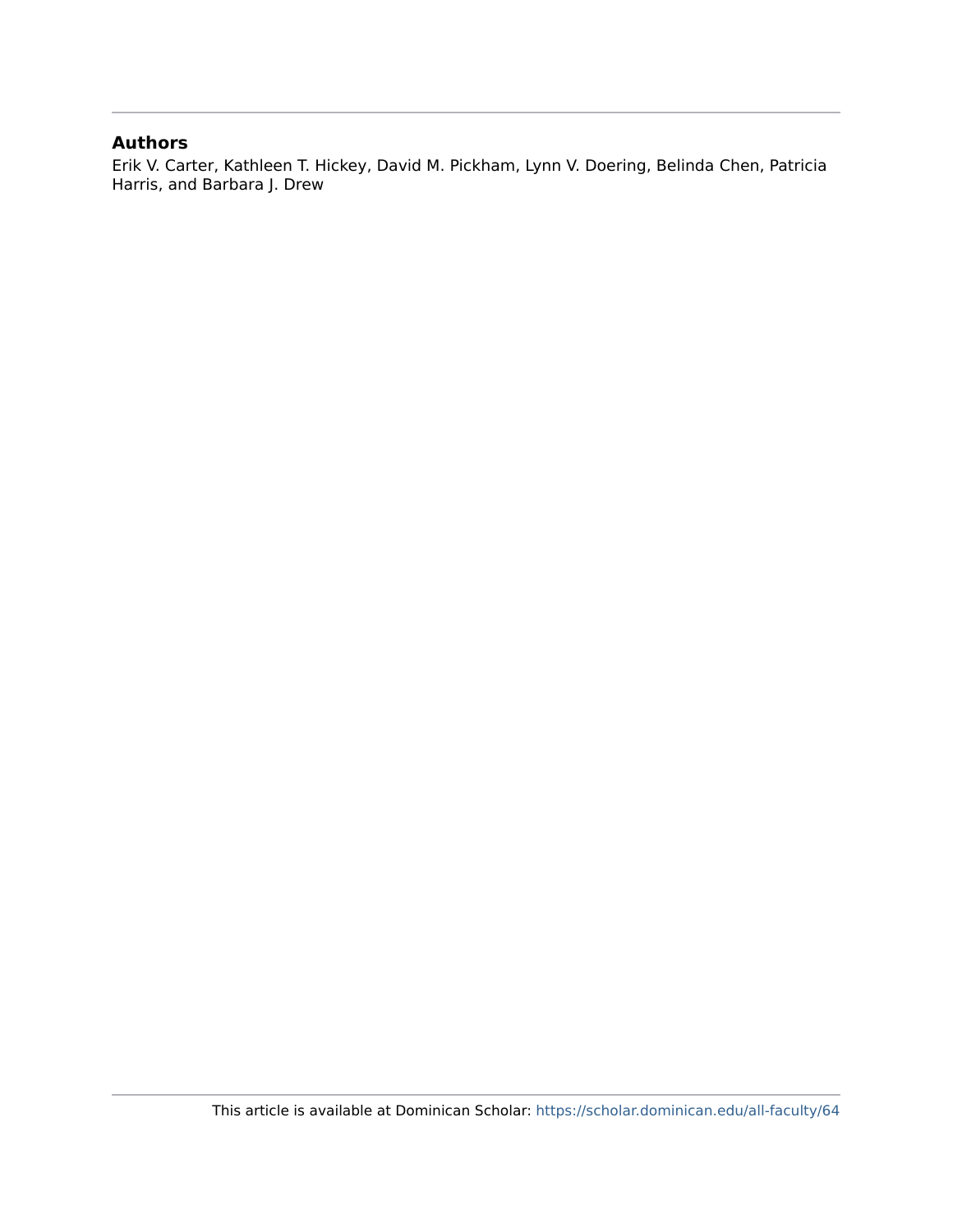

# NIH Public Access

**Author Manuscript**

Heart Lung. Author manuscript; available in PMC 2012 July 01.

Published in final edited form as: Heart Lung. 2012; 41(4): 368–373. doi:10.1016/j.hrtlng.2012.02.012.

## **Feasibility and Compliance with Daily Home ECG Monitoring of the QT Interval in Heart Transplant Recipients**

**Erik V. Carter, RN, MS**1, **Kathleen T. Hickey, RN, EdD**2, **David M Pickham, RN, PhD**1, **Lynn V. Doering, RN, DNSc**3, **Belinda Chen, MPH**3, **Patricia R. E. Harris, RN, MS**1, and **Barbara J Drew, RN, PhD**<sup>1</sup>

<sup>1</sup>University of California, San Francisco School of Nursing, San Francisco, California

<sup>2</sup>Columbia University School of Nursing, NYC, New York

<sup>3</sup>University of California, Los Angeles School of Nursing, Los Angeles, California

#### **Introduction**

About 13% of adult heart transplant recipients do not survive to one year and a major cause of death is acute cellular allograft rejection.1,2 According to the 2009 annual United States data published from the International Society for Heart Lung Transplantation Registry, acute rejection occurs in 25 – 35% of transplant recipients within the first year following transplant surgery.<sup>3</sup> In order to detect the early stages of rejection so that more aggressive and early immunosuppressant therapy can be initiated, frequent biopsies of heart tissue are performed (typically, weekly or every other week in the first 3 months and then monthly or every other month during the first year). Although endomyocardial biopsy (EMB) is not a perfect "gold standard" for a correct diagnosis of acute allograft rejection, it is considered the best available test and thus, it is the current standard practice. Unfortunately, EMB is an invasive and costly procedure that is not without risk.<sup>4,5</sup> If a simple noninvasive biomarker could be identified to detect the early stages of acute rejection, it might be possible to reduce the number of invasive biopsy procedures and to initiate earlier therapy that might prevent death from severe rejection.

In a retrospective analysis by Tenderich et al, 12-lead ECGs were recorded in 200 heart transplant patients during the first three months following transplant surgery, prolongation of the QTC interval of >25 milliseconds predicted acute cellular allograft rejection with a sensitivity of 77% and specificity of 96%.<sup>6</sup> In normal individuals, there are two major influences on the duration of the QT interval: heart rate and autonomic nervous system activity. There is an inverse relationship between heart rate and the QT interval. In terms of the autonomic nervous system, sympathetic stimulation shortens whereas parasympathetic stimulation lengthens the QT interval. In the denervated cardiac allograft, both influences of heart rate and autonomic nervous system activity are almost entirely removed so there is little diurnal variation of the QT interval.<sup>8</sup> A potential major benefit of allograft denervation is that without the confounding influences of heart rate and autonomic nervous system activity, an observed increase in the QT interval is likely to indicate abnormal ventricular repolarization due to another cause such as acute allograft rejection.

No prospective study to date has investigated whether such increases in the QT interval could provide early detection of acute allograft rejection. We plan to conduct a prospective NIH-funded clinical trial (1RO1 NR012003) to determine whether daily monitoring of the transplant recipient's ECG using a simple home device would provide an early sensitive and specific biomarker for acute allograft rejection. In preparation for this clinical trial, the current pilot study was undertaken to: (1) determine whether heart transplant patients could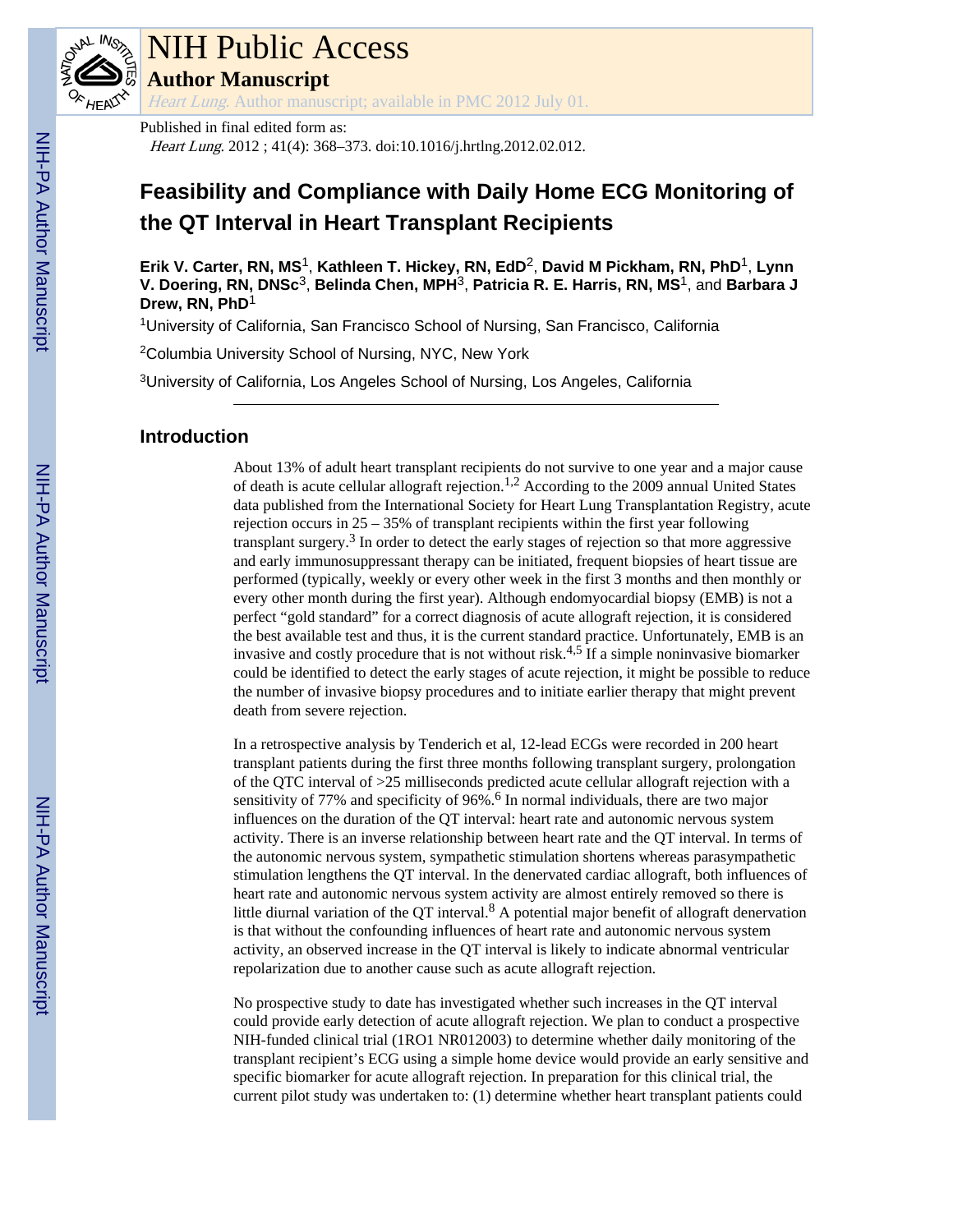achieve compliance in transmitting a 30- second ECG every day for 1 month using a simple ECG device and their home telephone, (2) evaluate ease of device use and acceptability of time required for transmission by transplant recipients, and (3) evaluate the quality of transmitted ECG tracings for QT interval measurement.

#### **Methods**

#### **Sample and Setting**

In a 3-month period ending in May, 2010, we selected a convenience sample from three transplant centers: University of California, Los Angeles Medical Center, Cedars Sinai Medical Center, also in Los Angeles, and Columbia University-New York Presbyterian Medical Center in New York City. Institutional Review Board approval was obtained from these three institutions as well as the University of California, San Francisco (UCSF) Medical Center, which served as the ECG Core Lab for the study. The inclusion criteria were adult heart transplant recipients living independently who were clinically stable. Demographic characteristics are detailed in Table 1.

#### **Instruments and Procedure**

**Home ECG Device—**After a thorough search of the available technology, the HeartOne ECG recorder (Aerotel Medical, Israel) was selected (Figure 1, Top photograph). The ECG device is pocket size, lightweight, and stores up to four 30-second recordings of a bipolar ECG Lead.

**ECG Lead and QT Measurement—**The QT interval is measured from the onset of the QRS complex to the end of the T wave. T waves must be of sufficient amplitude to identify the T wave endpoint. Because normal T wave axis falls between 15–75 degrees in adults, Lead II which is at the 60 degree axis point often has the largest amplitude T wave. Lead II requires an electrode on the right wrist and left ankle. We used an expandable metal wristwatch type electrode for the right wrist and a C-shaped electrode for the left ankle, both of which could be easily slipped on and off (Figure 1, Middle and Bottom photographs). Subjects were given spray bottles of saline to spray on the electrode site to improve conductance without the need to use more permanent adhesive-type ECG electrodes.

**ECG Acquisition and Transmission—**Site investigators taught each patient at the time of enrollment on how to use the ECG device. Subjects were asked to perform a return demonstration in front of the site investigator and were provided a booklet with detailed photographs of each step of the recording and transmitting process, to take home with them. To minimize myopotential noise, patients were instructed to acquire the ECG while sitting quietly with their arms resting on a table/desk or supine in bed. After ECG data acquisition, recipients were instructed to transmit the data trans-telephonically (landline telephone required) using a toll-free number that guided the patient with voice prompts. A small subset (6%) of subjects who had mobile telephones but no landlines were allowed to participate in the study after it was confirmed by the investigators that their mobile devices were capable of transmitting an acceptable quality ECG.

**ECG Analysis—**The HeartLine Receiving Station (Aerotel Medical Systems, Israel) received ECG transmissions and stored each subject's ECGs into a separate file folder that contained all their daily ECGs. QT and RR intervals were made in a computer-assisted manner. The Aerotel measurement software provides a zooming feature to enlarge ECG waveforms for better visualization. In addition, electronic calipers are provided so that the researcher selects the appropriate waveform onset and offset points and the computer software provides the interval value in milliseconds (ms). The end of the T wave was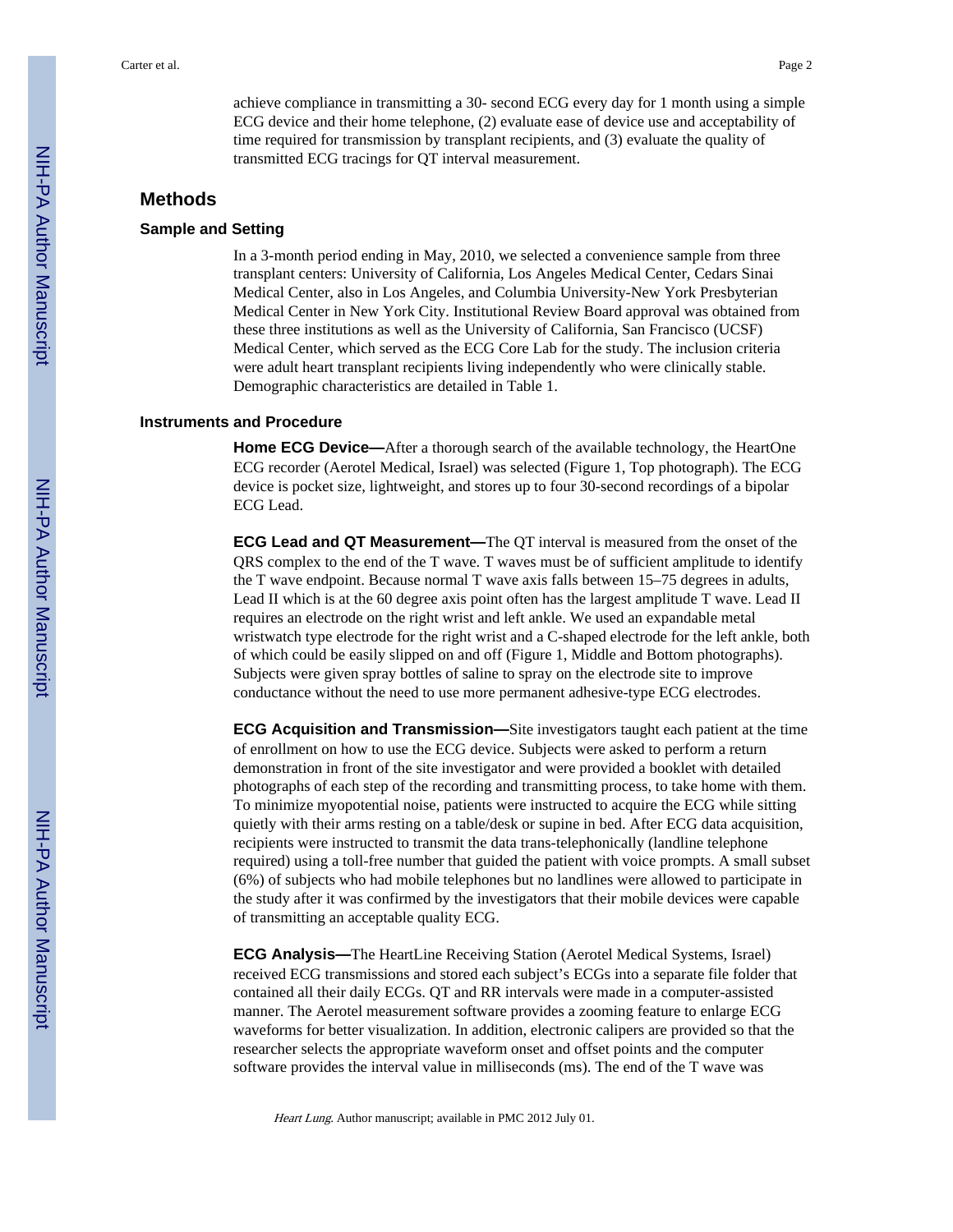defined as the intersection of a tangent to the steepest slope of the last limb of the T wave and the isoelectric baseline (Figure 2).<sup>7</sup> One investigator (EVC) made all measurements for the current analysis. Criteria for acceptable QTc measurement were as follows: T wave amplitude  $>100 \mu V$ ; minimal baseline artifact; non-noisy consecutive RR and QT intervals and no baseline wander.

#### **Database Management and Statistical Analysis**

All sites used a secure web-based data capture site, Research Electronic Data Capture (REDCap), which is sponsored by a consortium of 118 research institutions, including the institutions involved in our study. Stata 11 (StataCorp, College Station, TX) was used to calculate descriptive statistics (frequencies, means and standard deviations), Chi Square and ttests.

#### **Results**

#### **Sample Characteristics**

At Columbia University, all patients approached (n=15) were invited to participate and agreed to be in the pilot study; at UCLA, 19 of 27 patients approached participated. Reasons for non-participation were lack of interest (6), and being too busy (2). A total of 34 subjects (24 males; 10 females) were enrolled. After initiation of the study, two subjects (UCLA, 1; Columbia, 1) were excluded from the analysis because they were hospitalized and could not transmit ECGs from home. Additionally, a third subject (Columbia) decided to withdraw from the study due to personal reasons. The remaining 31 subjects comprised the pilot study and had a mean age of  $55 \pm 13$  years. Ethnicity and race reflected the demographics of urban Los Angeles and New York City with 37% of subjects being non-white (Hispanic-19%; Asian-12%, Black, 27%). Eleven subjects (35.5%) had visible extremity tremor and 17 subjects  $(55%)$  had  $1+$  peripheral edema involving the left ankle electrode site.

#### **ECG Quality**

There were a total of 644 ECGs successfully received by the ECG Core lab at UCSF during the study period. Due to construction, there was a period of several days in which power outages in the Core lab precluded ECG transmissions. Of the total 644 ECGs, 569 (89%) were acceptable for QTC measurement (i.e., non-noisy consecutive RR and QT intervals). There was no statistically significant difference in the proportion of acceptable quality ECGs in patients with and without extremity tremor  $(p=0.151)$  or peripheral edema  $(p=0.212)$ .

The mean QT interval was 415 milliseconds (ms) in males and 426 ms infemales. We defined abnormal as a QT interval of >470 ms in females and >460 ms in males. In both sexes, the QT interval was within normal limits without any correction formula utilized. When utilizing the Bazett correction formula (bQTc), of the 569 ECG readings read, 415 ECG readings from the malesubjects (33%) had bQTc intervals >460 ms and 154 ECG readings from the female subjects (57%) had bQTc intervals > 470 ms. This small gender difference in bQTc (~10 ms longer in females compared with males) was statistically significant (p=0.000).

#### **Patient Compliance and Ease of Device Use**

Daily ECG transmission was achieved by 73% and all 32 subjects (100%) achieved at least a weekly ECG transmission. To the question, how difficult do you think it was to record and transmit your ECG by phone, 88.9% answered either "somewhat easy" or "extremely easy." Some patients reported that recording their ECG was easy; however, transmitting their ECG by telephone was more difficult because sometimes the receiving computer was unavailable (power outages) and repetitive attempts had to be made. To the question, I would be willing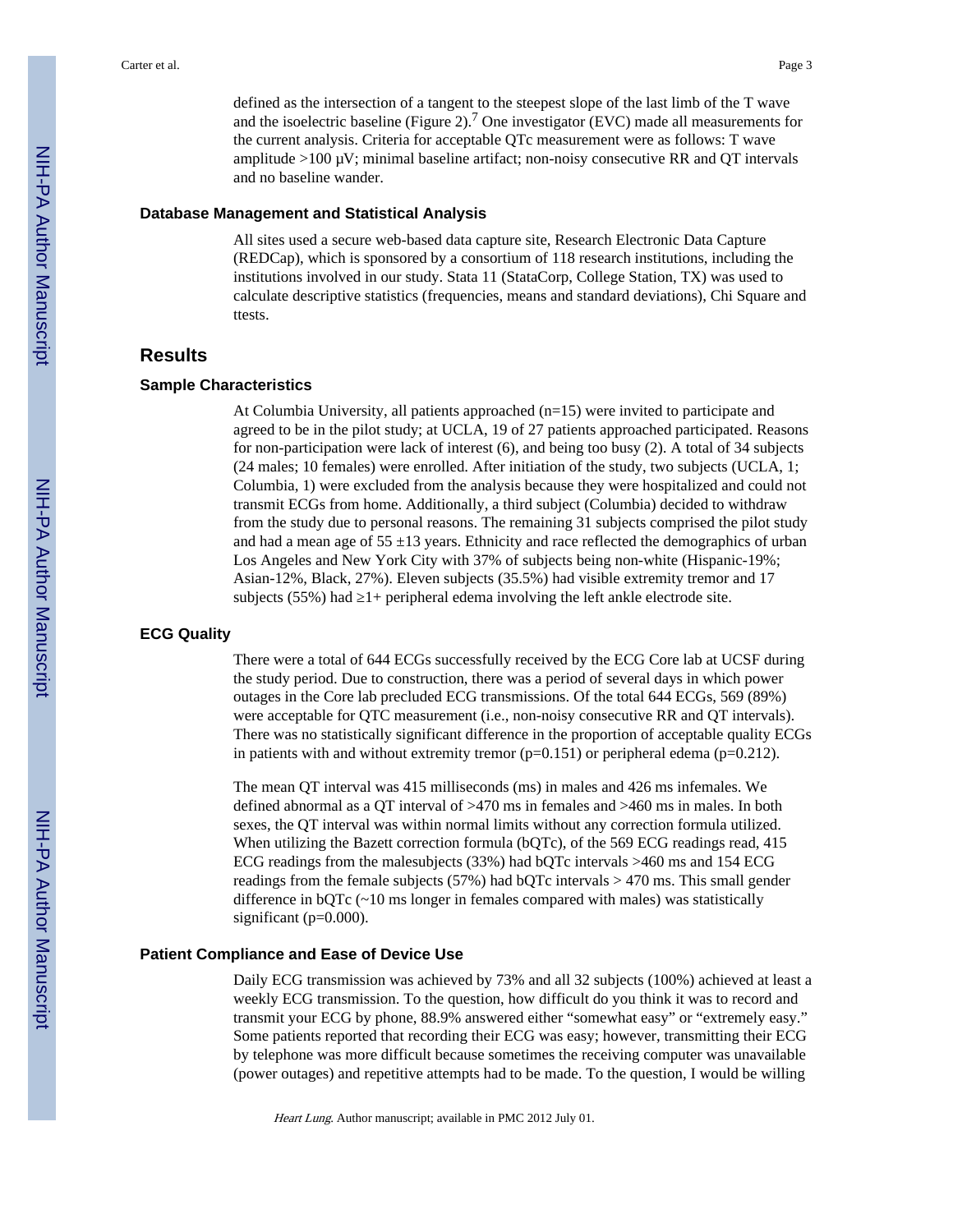to use the HeartOne device every day for six months, 89% answered positively. In total, 644 transmissions out of a potential 976 ECG transmissions over the one-month pilot period. During this time 48 incidences of non-transmission due to power outages and 133 incidences of non-transmissions due to various patient reasons occurred. This represents approximately 18% (non-transmission/expected transmissions) of loss ECG data. As our primary aim was to test compliance and feasibility, we believe 18% represents a minor loss of data. Additionally, each patient provides multiple transmissions; we assume that due to the central limit theory, an increase in the number of transmissions would tend to lead more towards mean bQTc. Therefore the data described herein should be considered upper or lower bound sample estimates

#### **Discussion**

This pilot study demonstrates that transplant recipients can be compliant in recording their ECGs daily/weekly using a home device. Subjects achieved a nearly 74% daily and 100% weekly compliance in recording and transmitting their ECGs. The transplant population is especially well suited for applying novel technology. They are typically younger than other cardiac populations, with 86% of adult heart transplant recipients between 18-64 years of age. Moreover, patients are pre-screened to be free of conditions that would prevent adherence to the complex post-transplant regimen such as cognitive impairment, substance abuse, or psychological disorders.

Compliance would have undoubtedly been better in our study if patients had not been asked to transmit their ECGs by landline telephone 100% of the time. There is a growing trend for Americans to use mobile phones exclusively, especially in urban areas that are well saturated with cell phone towers. Unfortunately, the HeartOne ECG device used in our study is not recommended for use with mobile phones. We did permit two study participants to utilize mobile devices because they did not have a landline. In both cases, mobile telephone transmission did not impede the investigators' ability to analyze the transmitted ECG.

Another problem with telephone transmission is that any power surge or outage triggers the receiving computer to shut down until the computer can be rebooted. As a result, patients cannot connect to the receiving computer and have to make repeated attempts to transmit their ECG.

For these reasons, we will use a different ECG transmission system for our NIH clinical trial. The new ECG device will automatically seek, find, and upload the ECG by wireless Bluetooth communication to an Internet Transmitter located in the subject's home. Then, using mobile phone technology (subscriber identity module [SIM] card), the Internet Transmitter device will automatically seek, find, and send the digital ECG to a UCSF server via wireless General Packet Radio Services (GPRS) internet access. Thus, subjects will not have to dial a telephone to transmit their ECG; they will only need to record their ECG and the rest will be automatic. The ECG will be sent to a large UCSF server and investigators in the ECG Core Lab will access the ECG data via a Virtual Private Network (VPN).

Although we took measures to reduce noise in the ECG recordings, 12% of the transmitted ECGs were unanalyzable due to issues like myopotential noise. There are various causes for myopotential noise, with the most likely cause in the present study being due to the tensing of arm/leg muscles while the ECG was being acquired. We measured involuntary muscle movement due to tremor; however, because patients performed these recordings in their home, we were unable to control all sources of voluntary myopotential noise.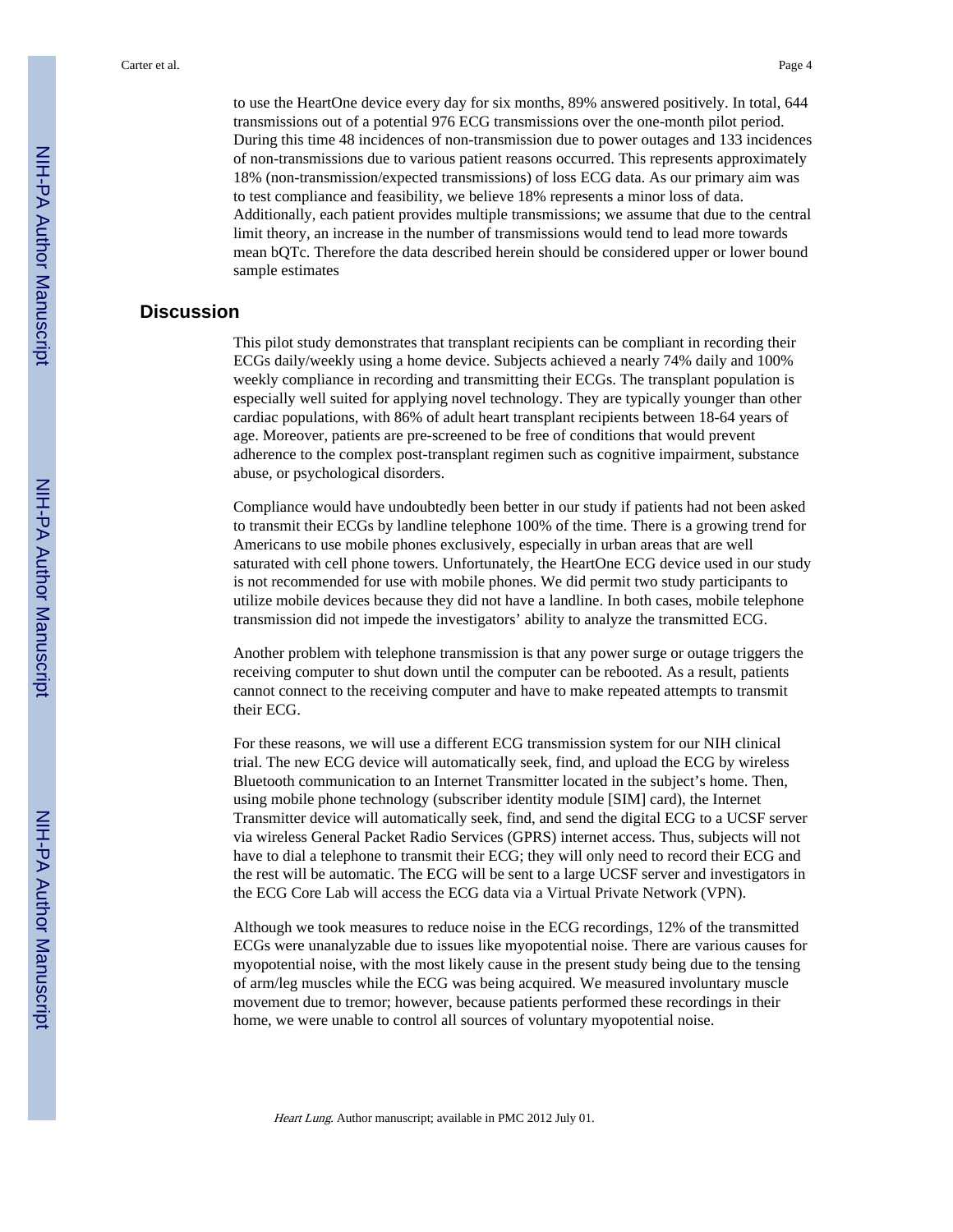In future studies, we will ask patients to lie down to record their ECGs. Two conditions that we hypothesized might be associated with a poor quality signal were lower leg edema and extremity tremor; however, neither of these conditions were related to poor quality ECGs.

The QT interval in our cohort was shorter than normal (mean 387.63 ms, males; 340.32 ms, females) and this is in agreement with prior observations in the transplant population. In normal individuals, vagal dominance at rest prolongs the QT interval compared with transplant recipients who do not have such vagal tone. As a result, QT intervals are typically shorter than normal individuals

#### **Conclusions**

Adult heart transplant recipients are compliant with recording daily and weekly ECGs. Direct internet transmission of ECGs from a patient's home to an ECG Core Lab rather than telephone modem transmission would likely improve patient compliance further. Ankle edema and side effects of immunosuppressive drugs that can cause tremor are common but do not interfere with ECG quality. Whether an increase in the QT interval measured daily will prove to be an early and sensitive and specific biomarker for acute allograft rejection in the first six months following transplantation will be the subject of an ongoing clinical trial.

#### **Acknowledgments**

NIH/NCRR/OD UCSF-CTSI Grant Number TL1 RR024129-6 supported this publication. Its contents are solely the responsibility of the authors and do not necessarily represent the official views of the NIH. Many thanks to Dr. Joel Palefsky, Dr. Peter Chin-Hong, Cecily Hunter and the rest of the PACCTR staff as well as UCLA and Columbia University for their work on this project.

#### **References**

- 1. Hershberger RE, Starling RC, Eisen HJ, et al. Daclizumab to Prevent Rejection after Cardiac Transplantation. N Engl J Med. 2005; 352(26):2705–2713. [PubMed: 15987919]
- 2. Stehlik J, Starling RC, Movsesian MA, et al. Utility of long-term surveillance endomyocardial biopsy: a multi-institutional analysis. J Heart Lung Transplant. 2006; 25(12):1402–1409. [PubMed: 17178332]
- 3. Taylor DO, Stehlik J, Edwards LB, et al. Registry of the International Society for Heart and Lung Transplantation: Twenty-sixth Official Adult Heart Transplant Report- 2009. J Heart Lung Transplant. 2009; 28(10):1007–1022. [PubMed: 19782283]
- 4. Fiorelli AI, Coelho GHB, Oliveira JL Jr, et al. Endomyocardial Biopsy as Risk Factor in the Development of Tricuspid Insufficiency After Heart Transplantation. Transplantation Proceedings. 2009; 41(3):935–937. [PubMed: 19376392]
- 5. Hamour IM, Burke MM, Bell AD, Panicker MG, Banerjee R, Banner NR. Limited Utility of Endomyocardial Biopsy in the First Year after Heart Transplantation. Transplantation. 2008; 85(7): 969–974. [PubMed: 18408576]
- 6. Tenderich G, Jahanyar J, Zittermann A, Schleithoff SS, Wlost S, Korfer R. Predictive value of ECG changes for acute cardiac rejections in heart transplant recipients. Med Klin (Munich). 2006; 101(2):99–106. [PubMed: 16501906]
- 7. Postema PG, De Jong JS, Van der Bilt IA, Wilde AA. Accurate electrocardiographic assessment of the QT interval: teach the tangent. Heart Rhythm. 2008; 5(7):1015–1018. [PubMed: 18598957]
- 8. Alexopoulos D, Rynkiewicz A, Yusuf S, Johnston JA, Sleight P, Yacoub MH. Diurnal variations of QT interval after cardiac transplantation. Am Cardiol. 1988; 61(6):482–485.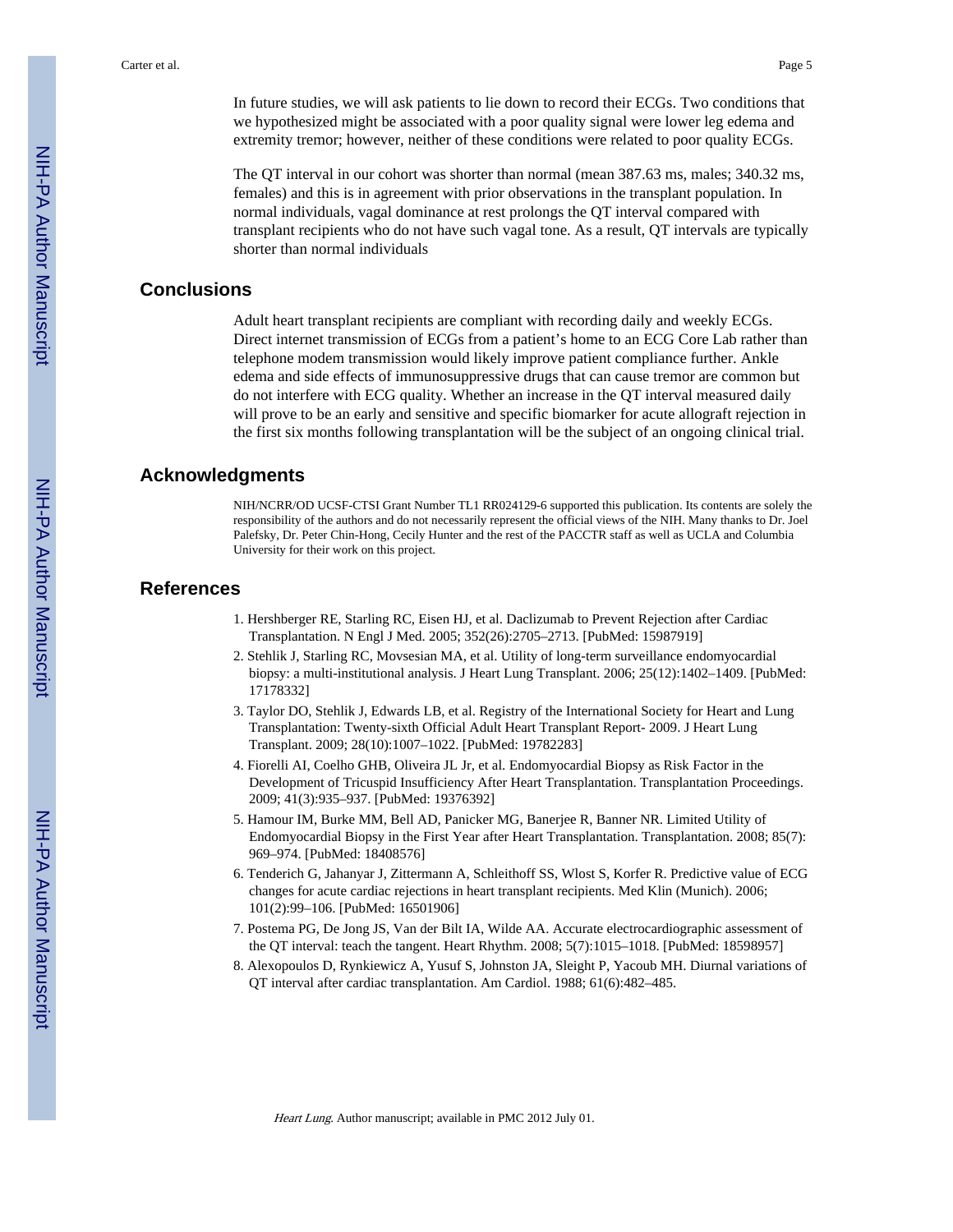



#### **Figure 1.**

Top: HeartOne ECG recorder (Aerotel Medical, Israel) Middle: Placement of expandable metal wristwatch type electrode for the right wrist. Bottom: Placement of C-shaped electrode for the left ankle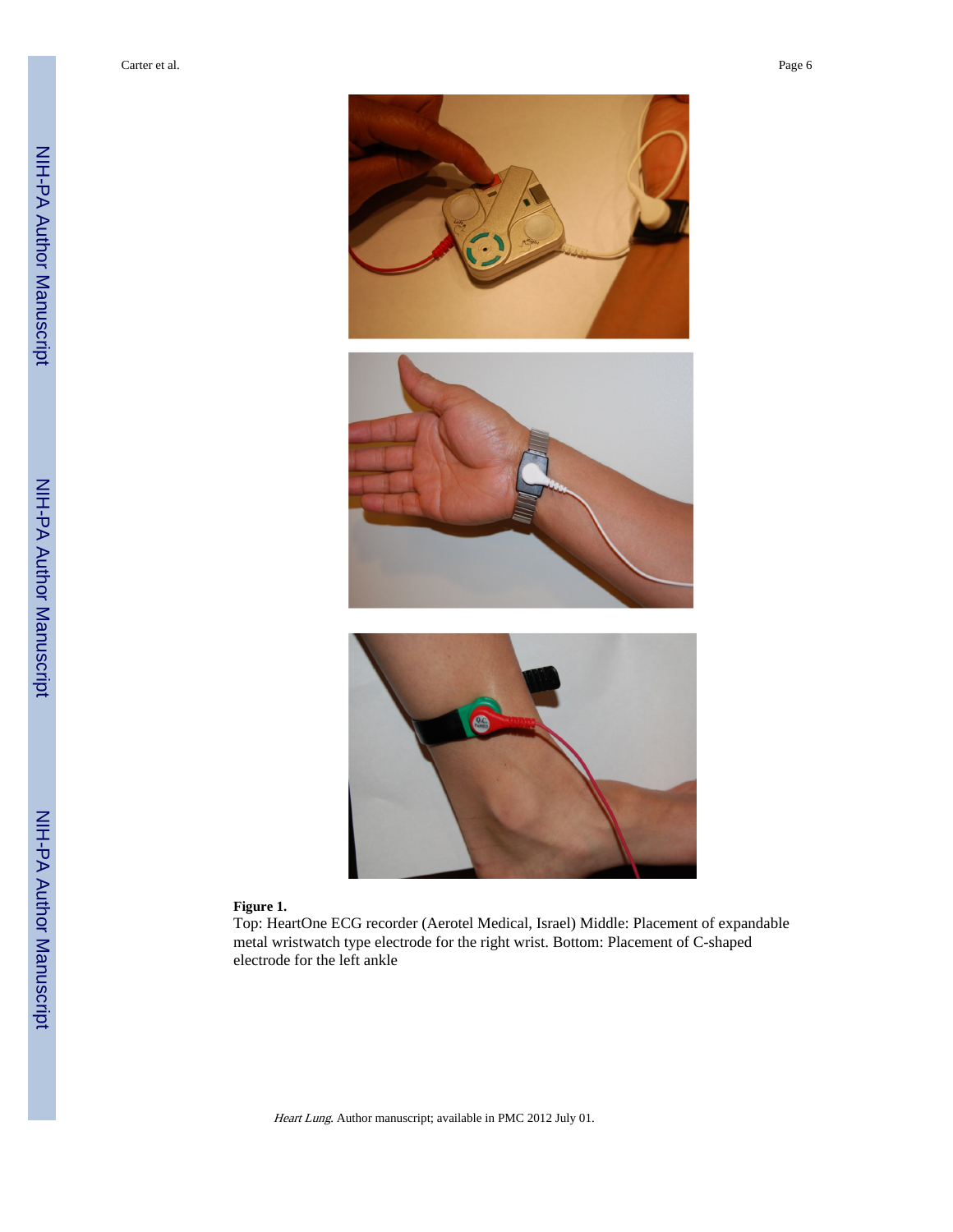Carter et al. Page 7



#### **Figure 2.**

A tangent is drawn to the steepest slope of the last limb of the T wave; the end of the T wave is the intersection of this tangent with the baseline.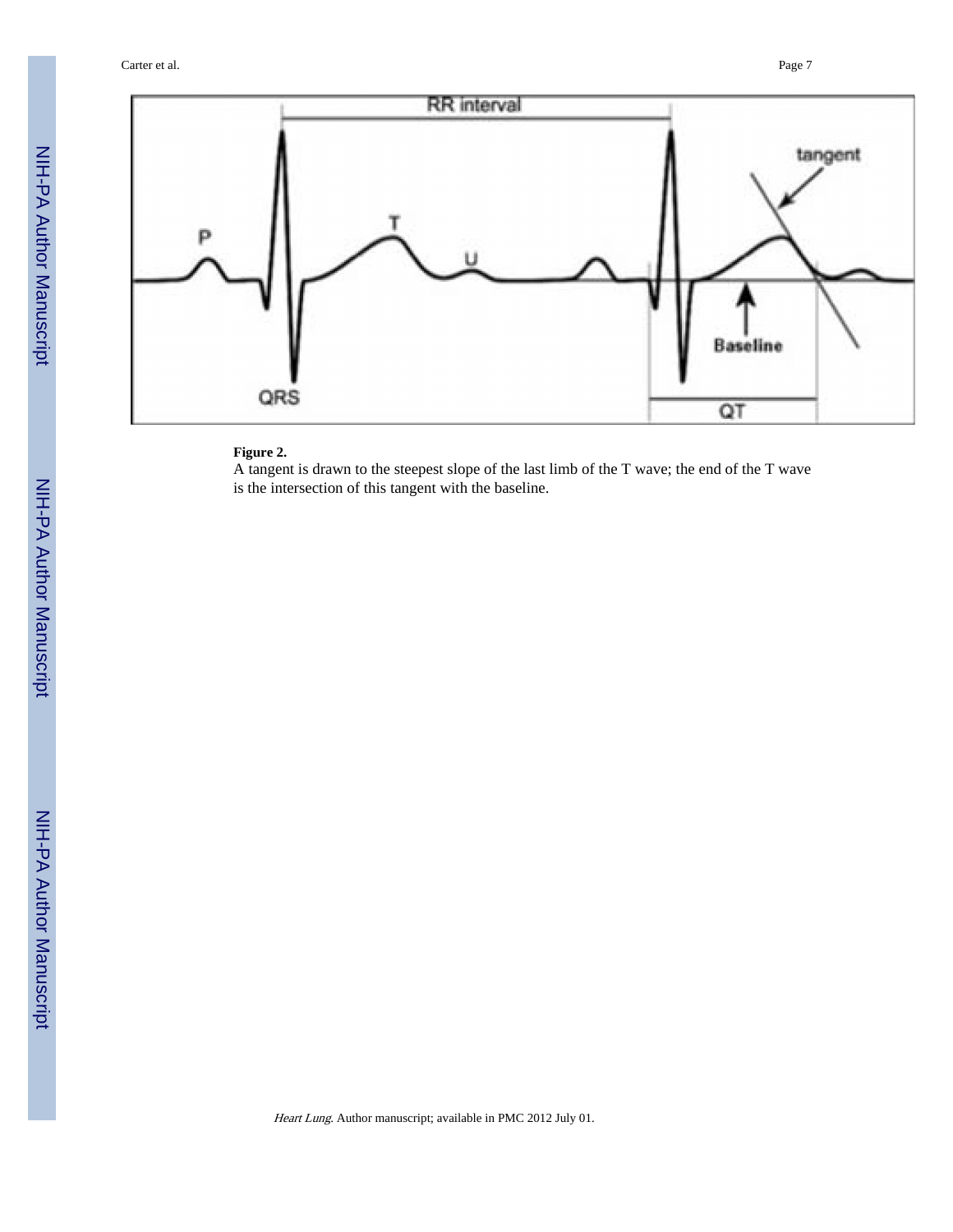#### **Table 1**

#### **Demographics**

#### Characteristics of the 31 Subjects Enrolled in the New Heart Pilot Study

|                                      | Men $(n=22)$  | Women $(n=9)$    |
|--------------------------------------|---------------|------------------|
|                                      | $mean \pm sd$ | $mean \pm sd$    |
| Age (n=31)                           | $55 \pm 14$   | $54 \pm 14$      |
|                                      | %             | %                |
| Ethnicity (non-Hispanic) (n=25)      | 81            | 78               |
| Ethnicity (Hispanic) (n=6)           | 18            | 22               |
| Race: $(n=31)$                       |               |                  |
| <b>Black</b>                         | 9             | 45               |
| White                                | 59            | 33               |
| Asian                                | 14            | $\mathbf{0}$     |
| Language spoke at home: $(n=31)$     |               |                  |
| English                              | 78            | 89               |
| Spanish                              | 14            | 11               |
| Other                                | 9             | $\mathbf{0}$     |
| Etiology of HF (n=31)                |               |                  |
| <b>Ischemic</b>                      | 18            | 0                |
| <b>Viral/Bacterial</b>               | $\mathbf{0}$  | $\mathbf{0}$     |
| Cardiomyopathy                       | 59            | 67               |
| Congenital                           | 5             | $\overline{0}$   |
| Other                                | 18            | 33               |
| Type of $CM: (n=31)$                 |               |                  |
| <b>Dilated</b>                       | 50            | 89               |
| <b>Restrictive</b>                   | 9             | $\mathbf{0}$     |
| Hypertrophic                         | 9             | 0                |
| <b>Non specific</b>                  | 32            | 11               |
| <b>Upper Extremity tremor (n=31)</b> |               |                  |
| <b>None</b>                          | 64            | 67               |
| <b>Barely visible</b>                | 23            | 22               |
| 1 to < 3cm                           | 9             | 11               |
| $5$ to $<$ 10cm                      | 4             | $\boldsymbol{0}$ |
| Lower Extremity edema (n=31)         |               |                  |
| <b>None</b>                          | 50            | 33               |
| $1+$                                 | 27            | 22               |
| $2+$                                 | 13            | 45               |